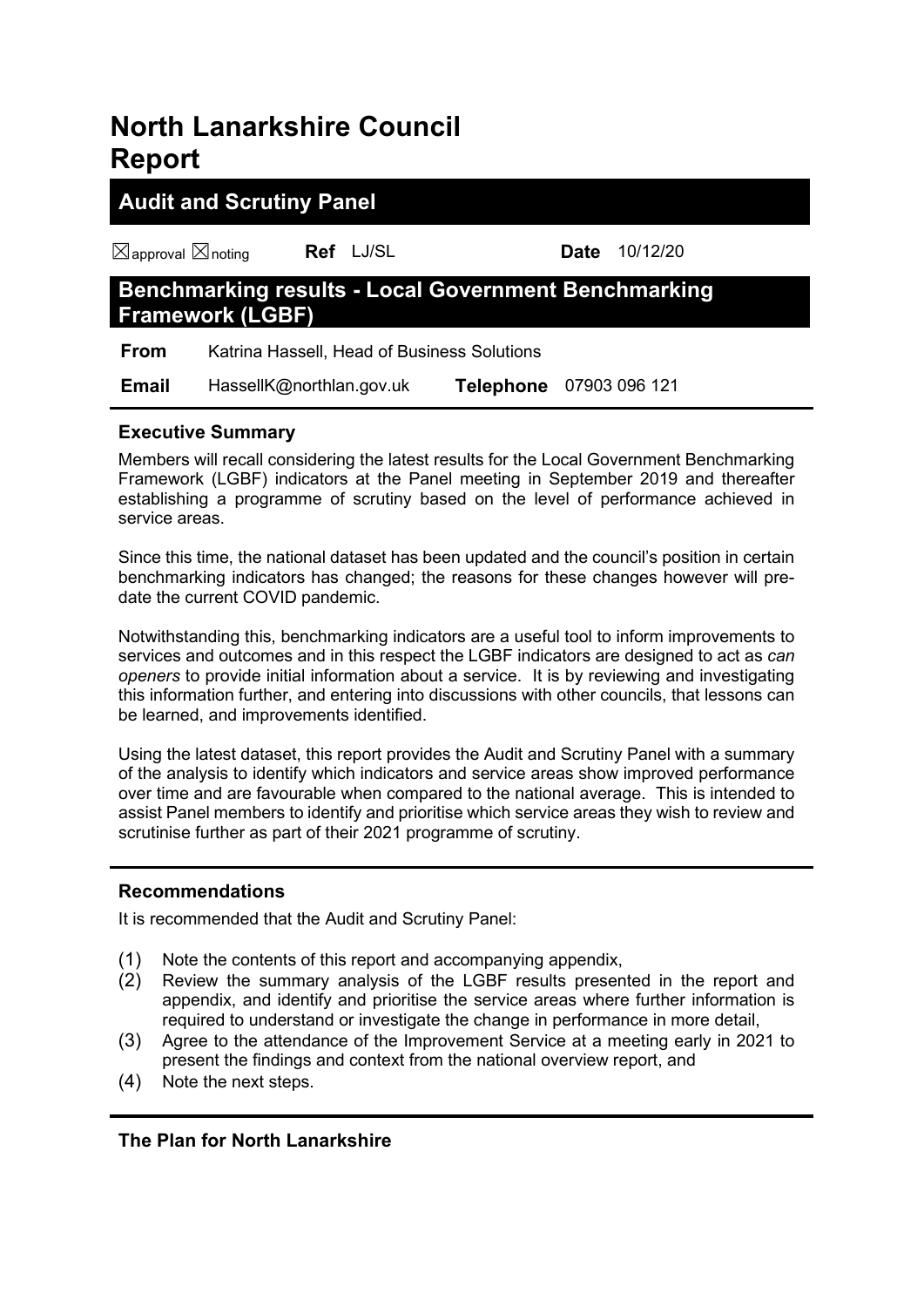Priority All priorities

Ambition statements All ambition statements

#### **1. Background**

- 1.1 Members will recall considering the latest results for the Local Government Benchmarking Framework (LGBF) indicators at the Panel meeting in September 2019.
- 1.2 From this suite of information, Elected Members identified and prioritised areas of service where further information was required to understand or investigate performance further. This informed the Member led element for the future programme of scrutiny work.
- 1.3 During 2019 and 2020, the following service areas were subject to in-depth scrutiny by the Panel:

| Service area                                  | <b>Number of indicators</b><br>scrutinised | Date at Audit and Scrutiny Panel                                        |  |  |  |
|-----------------------------------------------|--------------------------------------------|-------------------------------------------------------------------------|--|--|--|
| Street cleaning                               |                                            | - $14th$ November 2019<br>- Follow up on 20 <sup>th</sup> February 2020 |  |  |  |
| Housing                                       | ხ                                          | - $20th$ February 2020                                                  |  |  |  |
| Trading standards and<br>environmental health |                                            | - $20th$ February 2020                                                  |  |  |  |

- 1.4 Following this, Members had agreed a further programme of LGBF scrutiny work for cycle 2 and 3 of 2020. However, with the country going into lockdown on  $23<sup>rd</sup>$  March, and by the next available Panel meeting in September 2020, an updated LGBF dataset had been published by the Improvement Service. It should be noted though that the latest results for LGBF indicators (2018/19) still pre-date the COVID pandemic.
- 1.5 A report to the Panel in September 2020 provided Members with an update of the impact of the pandemic on delivery of the council's planned day to day activities and achievement of the strategic priorities. This also updated on the council's ability to undertake many of the business as usual activities associated with the maintenance and reporting of the four strategic frameworks and the availability of information therein, (which includes performance and benchmarking indicators), that support analysis of Programme of Work elements and delivery of The Plan for North Lanarkshire.
- 1.6 This impact also affects the availability of information from services to present the benchmarking results within the appropriate context and enable the identification of improvements applicable within the current environment.
- 1.7 Notwithstanding this, and following discussions at the Panel meeting in September 2020, further analysis has been undertaken to analyse and interpret the updated data set. From this analysis it can be seen that the latest results for various indicators has changed the position of the council compared to other local authorities and the national picture.
- 1.8 This report therefore provides the Audit and Scrutiny Panel with a summary of the analysis to identify which indicators and service areas show improved performance over time and are favourable when compared to the national average. It does not present the large dataset that accompanies the LGBF. It is recommended that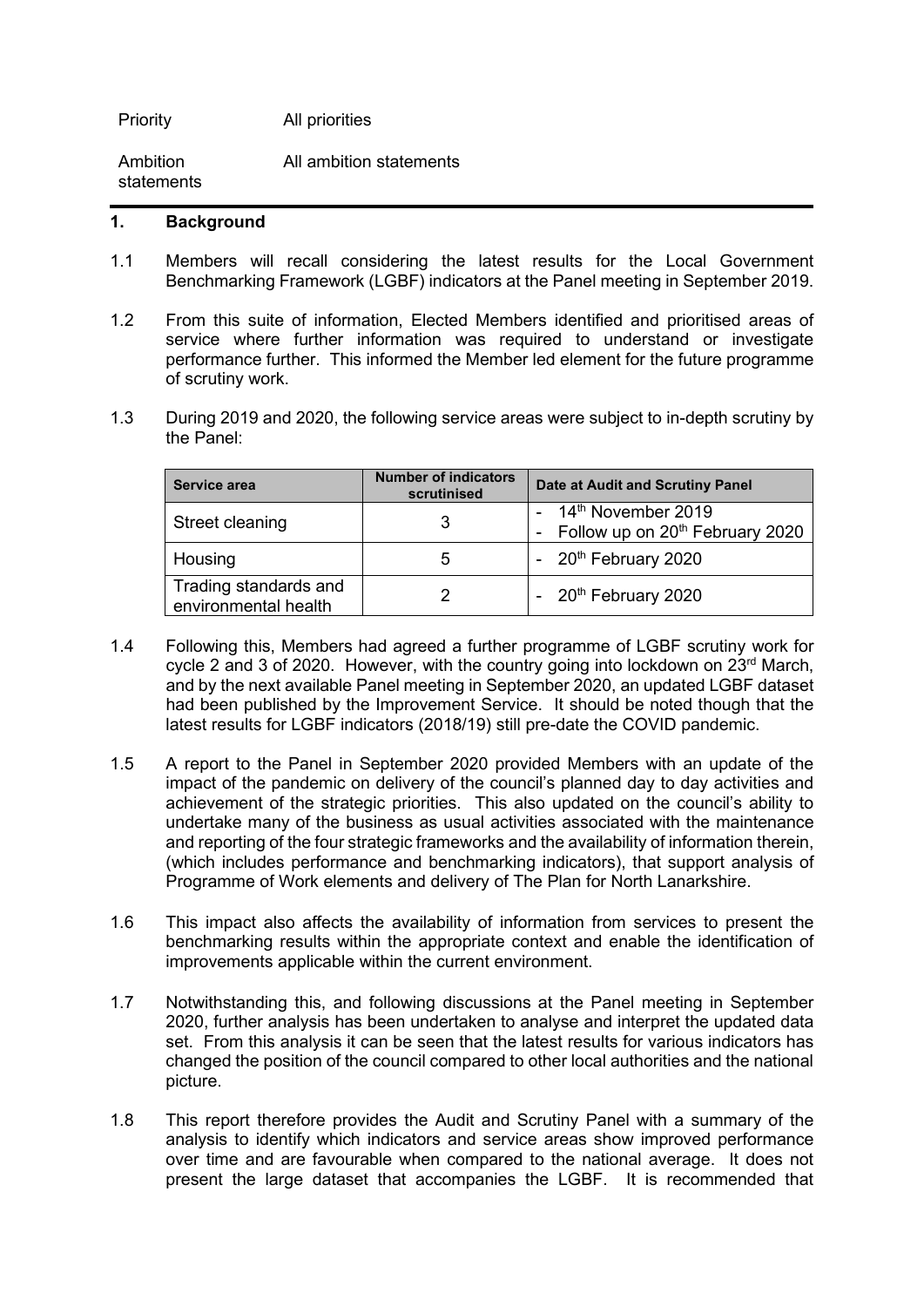Members use this analysis to identify and prioritise which service areas they wish to review and scrutinise further. At this point the respective dataset combined with context from the service will be presented to ensure as full a picture as possible is available for Members scrutiny.

#### **2. Local Government Benchmarking Framework (LGBF)**

#### **Background to the LGBF**

- 2.1 The Local Government Benchmarking Framework (LGBF) project was developed by the Improvement Service at the request of the Society of Local Authority Chief Executive's and Senior Managers (SOLACE). This framework comprises a suite of 89 high-level benchmarks which are comparable across all 32 councils in Scotland.
- 2.2 The benchmarking indicators are intended to act as *can openers* to provide initial information about a service. The intention is that undertaking benchmarking activity with other local authorities will help services to:
	- better understand why they achieve their current performance levels
	- build understanding of where council performance varies
	- build understanding of why performance variation occurs
	- help to identify and share good practice across councils
	- help to improve services
- 2.3 As high-level benchmarks, the suite of indicators does not represent all council services and covers only specific service areas, as listed below.

| Service area                                | Number of indicators in suite<br>as at February 2020 |
|---------------------------------------------|------------------------------------------------------|
| Adult social care                           | 11                                                   |
| Assets                                      | 2                                                    |
| Child protection and children's social work | 5                                                    |
| <b>Culture and leisure services</b>         | 6                                                    |
| Early years                                 | 3                                                    |
| Economic development                        | 8                                                    |
| Education                                   | 21                                                   |
| <b>Equalities</b>                           | 2                                                    |
| <b>Financial services</b>                   | 4                                                    |
| Housing                                     | 5                                                    |
| Parks and open spaces                       | $\overline{2}$                                       |
| Positive post school destinations           | $\overline{2}$                                       |
| Procurement                                 | 1                                                    |
| Roads                                       | 5                                                    |
| Sickness absence                            | 3                                                    |
| Street cleaning                             | 3                                                    |
| Trading standards and environmental health  | $\overline{2}$                                       |
| Waste services                              | 4                                                    |
| Total                                       | 89                                                   |

2.4 Within the service areas, the indicators cover costs, performance levels achieved, and customer satisfaction to enable an assessment of performance in the round.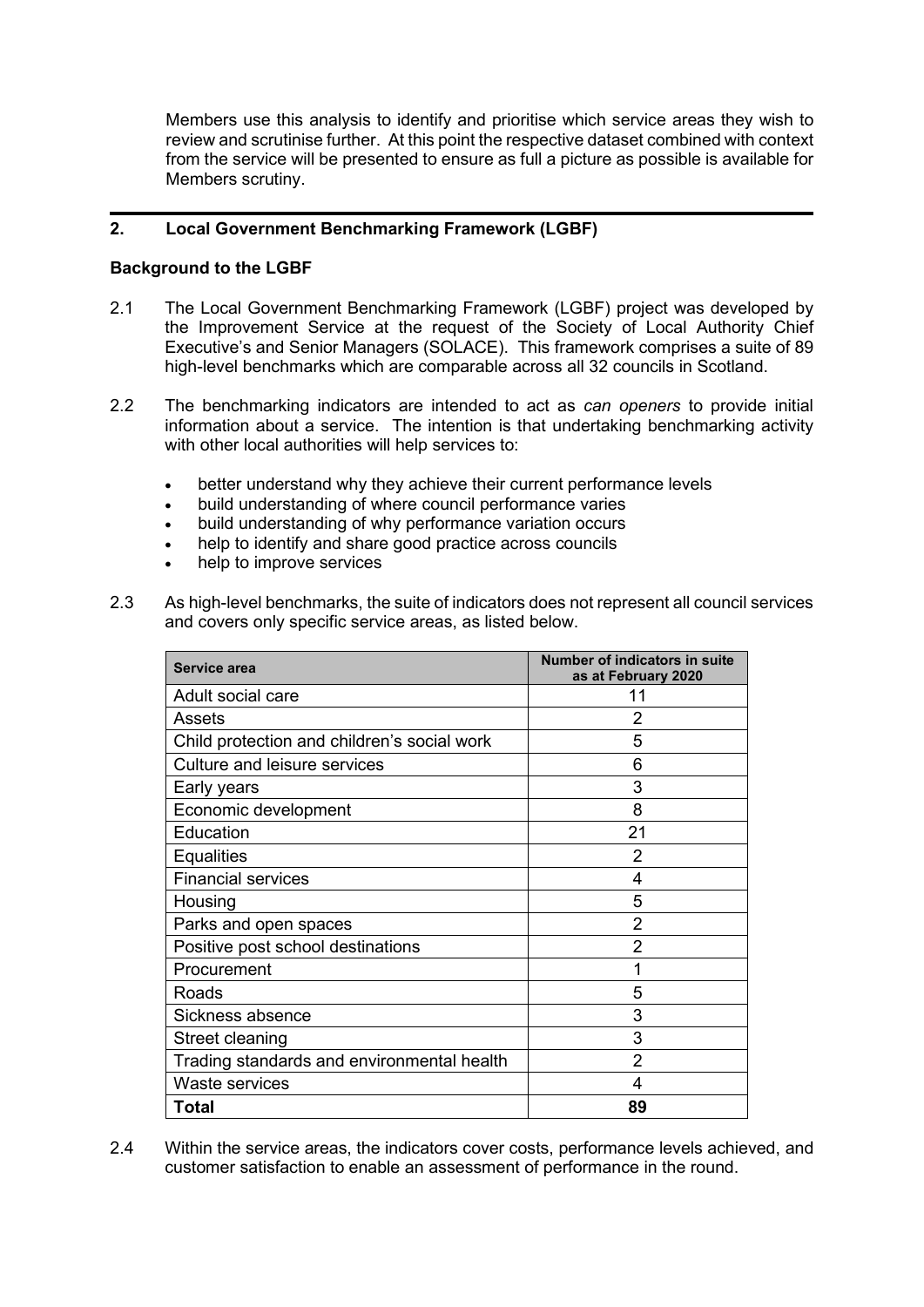- 2.5 While councils have been involved in providing feedback to the Improvement Service during the creation and subsequent development of the indicator suite, the ultimate decision for what is contained within the suite lies with the LGBF Board (governed by the Improvement Service).
- 2.6 Analysis can be carried out in various ways; but as benchmarking for improvement is a longer-term activity, changes will only be realised over time. For this reason, performance in these measures is best assessed over the period of the LGBF (i.e. 2010/11 to 2018/19, or from whenever new measures were introduced into the framework).
- 2.7 Members are asked to note the time lag in the availability of the data within the LGBF. 2018/19 data was published by the Improvement Service in February 2020, with a subsequent update in April 2020. The first phase of publication for the 2019/20 results is scheduled for end February/early March 2021.
- 2.8 Each year the Improvement Service produce a national benchmarking overview report providing a high-level review of all benchmarking indicators in the framework, the latest (for 2018/19 results) is available to view at: **[https://www.improvementservice.org.uk/\\_\\_data/assets/pdf\\_file/0013/12082/benc](https://www.improvementservice.org.uk/__data/assets/pdf_file/0013/12082/benchmarking-overview-report-2018-19.pdf) [hmarking-overview-report-2018-19.pdf](https://www.improvementservice.org.uk/__data/assets/pdf_file/0013/12082/benchmarking-overview-report-2018-19.pdf)**
- 2.9 Following publication of the national overview report and the initial phase of 2019/20 results at the end of February/early March 2021, it is recommended that the Improvement Service attend a meeting of the Panel early in 2021. This will enable Members to be presented with invaluable context surrounding the national picture for each of the indicators. From this, Members will be able to consider the corresponding North Lanarkshire position and identify any concerns that may impact on / inform changes to the programme of scrutiny.
- 2.10 The full suite of LGBF indicators, with comparisons across all 32 councils and family group councils, is available for Members and the public to view through an online tool: **<http://scotland.mylocalcouncil.info/>**

#### **Analysis on latest information available**

- 2.11 Full data for each of the 89 indicators in the LGBF suite are available on Connect **[\(http://connect/lgbf\\_latestresults](http://connect/lgbf_latestresults)**) for Members to view; however all data will be presented to future Panel meetings in line with Members' prioritised programme of scrutiny. Key highlights and an analysis of the latest results are summarised in the following paragraphs.
- 2.12 The council has achieved number 1 ranking in Scotland in two areas of service:
	- Looked after children gross cost of children looked after in a community setting per child per week
	- Looked after children % with more than one placement in the last year
- 2.13 The table below provides an overview of the council's performance results showing the number of indicators which have improved (a) over time compared to the baseline year, and (b) compared to the latest national average figure.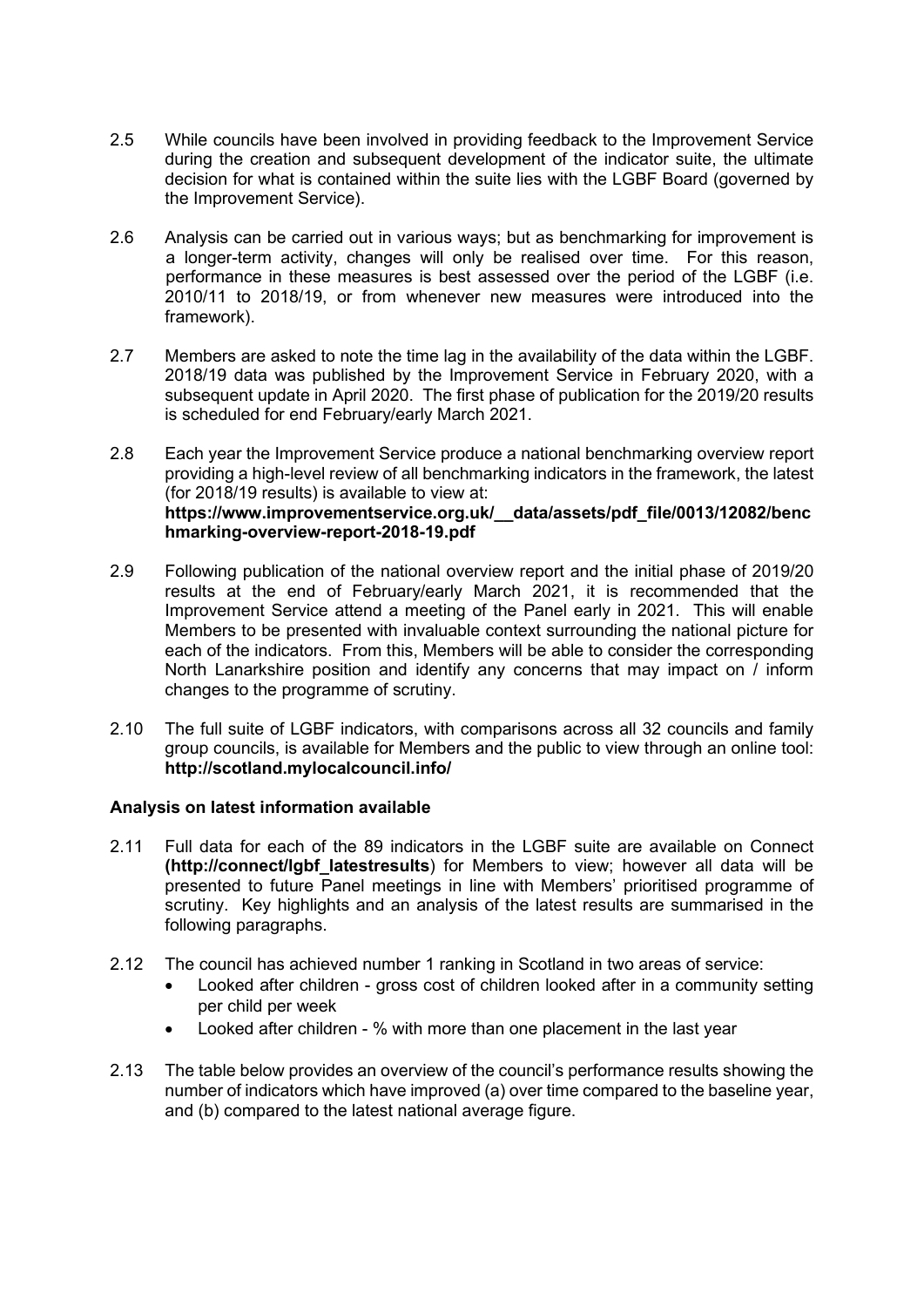| (a) NLC latest performance<br>compared to the<br>baseline year<br>(b) NLC latest<br>performance compared<br>to the national average | Performance results have<br>not improved over time | Performance results have<br>improved over time | <b>Total</b> |
|-------------------------------------------------------------------------------------------------------------------------------------|----------------------------------------------------|------------------------------------------------|--------------|
| Latest performance results improve<br>on the national average                                                                       | 14                                                 | 28                                             |              |
| Latest performance results do not<br>improve on the national average                                                                | 24                                                 |                                                | 43           |
| <b>Total</b>                                                                                                                        | 38                                                 |                                                | 85           |

2.14 A RAG status has been applied to the above table to help with the identification and prioritisation of service areas requiring further review.

| Green | NLC benchmarks show improvement over time and<br>compared to the national average.                    |
|-------|-------------------------------------------------------------------------------------------------------|
| Amber | NLC benchmarks show improvement over time but not<br>compared to the national average, or vice versa. |
| Red   | NLC benchmarks don't show improvement over time<br>or compared to the national average.               |

The information presented in Appendix 1 shows the RAG status applied to each of the 18 service areas to aid discussions on the future programme of scrutiny.

2.15 The 28 indicators with a green RAG status are listed below:

| <b>Service area</b>                               | 28<br><b>Indicators</b>                                                                                                                                                                                                                                                                                                                                                                                                                                                                                                                                                                                                                                                                                                                                                                                                                                                                                                                                                       |
|---------------------------------------------------|-------------------------------------------------------------------------------------------------------------------------------------------------------------------------------------------------------------------------------------------------------------------------------------------------------------------------------------------------------------------------------------------------------------------------------------------------------------------------------------------------------------------------------------------------------------------------------------------------------------------------------------------------------------------------------------------------------------------------------------------------------------------------------------------------------------------------------------------------------------------------------------------------------------------------------------------------------------------------------|
| Adult social care                                 | 1. Home care - % of people aged 65+ with long-term care needs receiving<br>personal care at home                                                                                                                                                                                                                                                                                                                                                                                                                                                                                                                                                                                                                                                                                                                                                                                                                                                                              |
| Assets                                            | 2. Corporate assets - % of internal floor area that is in satisfactory condition                                                                                                                                                                                                                                                                                                                                                                                                                                                                                                                                                                                                                                                                                                                                                                                                                                                                                              |
| Child protection and<br>children's social<br>work | 3. Balance of care for looked after children - % of children being looked after<br>who are cared for in the community<br>4. Looked after children - % with more than one placement in the last year                                                                                                                                                                                                                                                                                                                                                                                                                                                                                                                                                                                                                                                                                                                                                                           |
| Culture and leisure<br>services                   | 5. Sport and leisure facilities - cost per attendance                                                                                                                                                                                                                                                                                                                                                                                                                                                                                                                                                                                                                                                                                                                                                                                                                                                                                                                         |
| Economic<br>development                           | 6. Commercial planning applications - average time (weeks) to process<br>business and industry planning applications<br>7. Economic development and tourism - cost of council spend per 1,000<br>population<br>8. Broadband - % of properties receiving superfast broadband<br>9. Employment support - % of unemployed people assisted into work from<br>council operated/funded employability programmes                                                                                                                                                                                                                                                                                                                                                                                                                                                                                                                                                                     |
| Education                                         | 10. Educational attainment - % of pupils living in the 20% most deprived areas<br>gaining 5 or more awards at SCQF Level 5 or higher<br>11. Educational attainment - % of pupils living in the 20% most deprived areas<br>gaining 5 or more awards at SCQF Level 6<br>12. Achievements in national qualifications - average tariff score for pupils in<br>the senior phase living in SIMD quintile 1 (most deprived)<br>13. Achievements in national qualifications - average tariff score for pupils in<br>the senior phase living in SIMD quintile 2<br>14. Achievements in national qualifications - average tariff score for pupils in<br>the senior phase living in SIMD quintile 3<br>15. Achievements in national qualifications - average tariff score for pupils in<br>the senior phase living in SIMD quintile 4<br>16. Achievements in national qualifications - average tariff score for pupils in<br>the senior phase living in SIMD quintile 5 (least deprived) |
| <b>Equalities</b>                                 | 17. Equal opportunities - % of the highest paid 5% employees who are women                                                                                                                                                                                                                                                                                                                                                                                                                                                                                                                                                                                                                                                                                                                                                                                                                                                                                                    |
| <b>Financial services</b>                         | 18. Council tax - cost of collecting council tax per dwelling                                                                                                                                                                                                                                                                                                                                                                                                                                                                                                                                                                                                                                                                                                                                                                                                                                                                                                                 |
| Housing                                           | 19. Housing repairs - average time (working days) taken to complete non-<br>emergency repairs<br>20. Energy efficiency - % of properties at or above the appropriate NHER or                                                                                                                                                                                                                                                                                                                                                                                                                                                                                                                                                                                                                                                                                                                                                                                                  |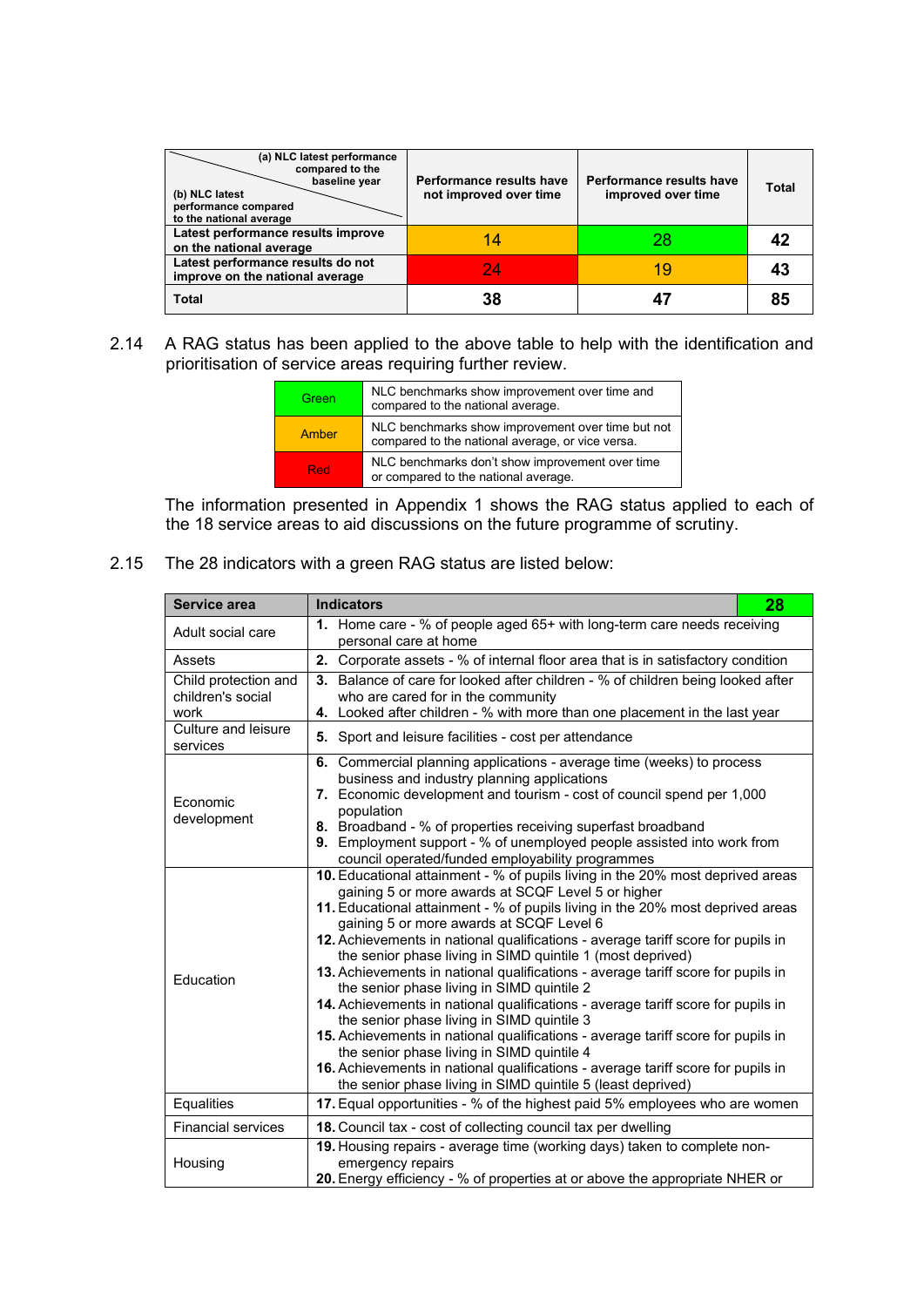|                   | SAP ratings specified in element 35 of the SHQS                                 |
|-------------------|---------------------------------------------------------------------------------|
|                   | 21. Scottish Housing Quality Standards (SHQS) - % of council housing stock      |
|                   | meeting standards                                                               |
|                   | 22. Rent lost - % of rent due in the year that was lost due to properties being |
|                   | empty                                                                           |
|                   | 23. Road network - % of A class roads that should be considered for             |
|                   | maintenance treatment                                                           |
|                   | <b>24.</b> Road network - % of B class roads that should be considered for      |
|                   | maintenance treatment                                                           |
| Roads             | <b>25.</b> Road network - % of C class roads that should be considered for      |
|                   | maintenance treatment                                                           |
|                   | <b>26.</b> Road network - % of unclassified roads that should be considered for |
|                   | maintenance treatment                                                           |
| Trading standards |                                                                                 |
| and environmental | 27. Environmental health - cost per 1,000 population                            |
| health            |                                                                                 |
| Waste services    | 28. Refuse disposal - net cost of disposal per premise                          |

## 2.16 The 24 indicators with a red RAG status are listed below:

| <b>Service area</b>                               | 24<br><b>Indicators</b>                                                                                                                                                                                                                                                                                                                                                                                                                                                                                                                                                                                                                   |
|---------------------------------------------------|-------------------------------------------------------------------------------------------------------------------------------------------------------------------------------------------------------------------------------------------------------------------------------------------------------------------------------------------------------------------------------------------------------------------------------------------------------------------------------------------------------------------------------------------------------------------------------------------------------------------------------------------|
| Adult social care                                 | 1. Satisfaction - % of adults supported at home who agree that their services<br>and support had an impact in improving or maintaining their quality of life<br>2. Satisfaction - % of adults supported at home who agree that they are<br>supported to live as independently as possible<br>3. Satisfaction - % of adults supported at home who agree that they had a say<br>in how their help, care, or support was provided<br>4. Satisfaction - % of carers who feel supported to continue in their caring role<br>5. Number of days people spend in hospital when they are ready to be<br>discharged, per 1,000 population (age 75+) |
| Assets                                            | 6. Corporate assets - % of operational buildings that are suitable for their<br>current use                                                                                                                                                                                                                                                                                                                                                                                                                                                                                                                                               |
| Child protection and<br>children's social<br>work | 7. Child protection - % of child protection re-registrations within 18 months                                                                                                                                                                                                                                                                                                                                                                                                                                                                                                                                                             |
| Culture and leisure<br>services                   | 8. Libraries - cost per visit                                                                                                                                                                                                                                                                                                                                                                                                                                                                                                                                                                                                             |
| Economic<br>development                           | 9. Business gateway - number of start-ups per 10,000 population<br>10. Living wage - % of people (age 18+) in employment earning less than the<br>living wage<br>11. Town centre vacancy rates - % of vacant commercial units as % of total<br>units for the local authority town centre<br>12. Planning and building standards services - cost per planning application                                                                                                                                                                                                                                                                  |
| Education                                         | 13. Attendance at school - % attendance for all pupils, primary + secondary<br>school<br>14. Primary school education - cost per pupil                                                                                                                                                                                                                                                                                                                                                                                                                                                                                                    |
| <b>Financial services</b>                         | 15. Payment of council invoices - % of invoices that were paid within 30<br>calendar days of receipt<br>16. Council tax - % of income due from council tax received by the end of the<br>year                                                                                                                                                                                                                                                                                                                                                                                                                                             |
| Housing                                           | 17. Rent - arrears as at 31 March each year as a percentage of rent due for the<br>reporting year                                                                                                                                                                                                                                                                                                                                                                                                                                                                                                                                         |
| Parks and open<br>spaces                          | 18. Satisfaction - % of adults satisfied with parks and open spaces                                                                                                                                                                                                                                                                                                                                                                                                                                                                                                                                                                       |
| Procurement                                       | 19. Procurement spend - % spend on local enterprises                                                                                                                                                                                                                                                                                                                                                                                                                                                                                                                                                                                      |
| Street cleaning                                   | 20. Street cleanliness score - % areas assessed as clean<br>21. Satisfaction - % of adults satisfied with street cleaning services                                                                                                                                                                                                                                                                                                                                                                                                                                                                                                        |
| Trading standards<br>and environmental<br>health  | 22. Trading standards - cost per 1,000 population                                                                                                                                                                                                                                                                                                                                                                                                                                                                                                                                                                                         |
| Waste services                                    | 23. Satisfaction - % of adults satisfied with refuse collection<br>24. Recycling - % household waste collected during the year that was recycled                                                                                                                                                                                                                                                                                                                                                                                                                                                                                          |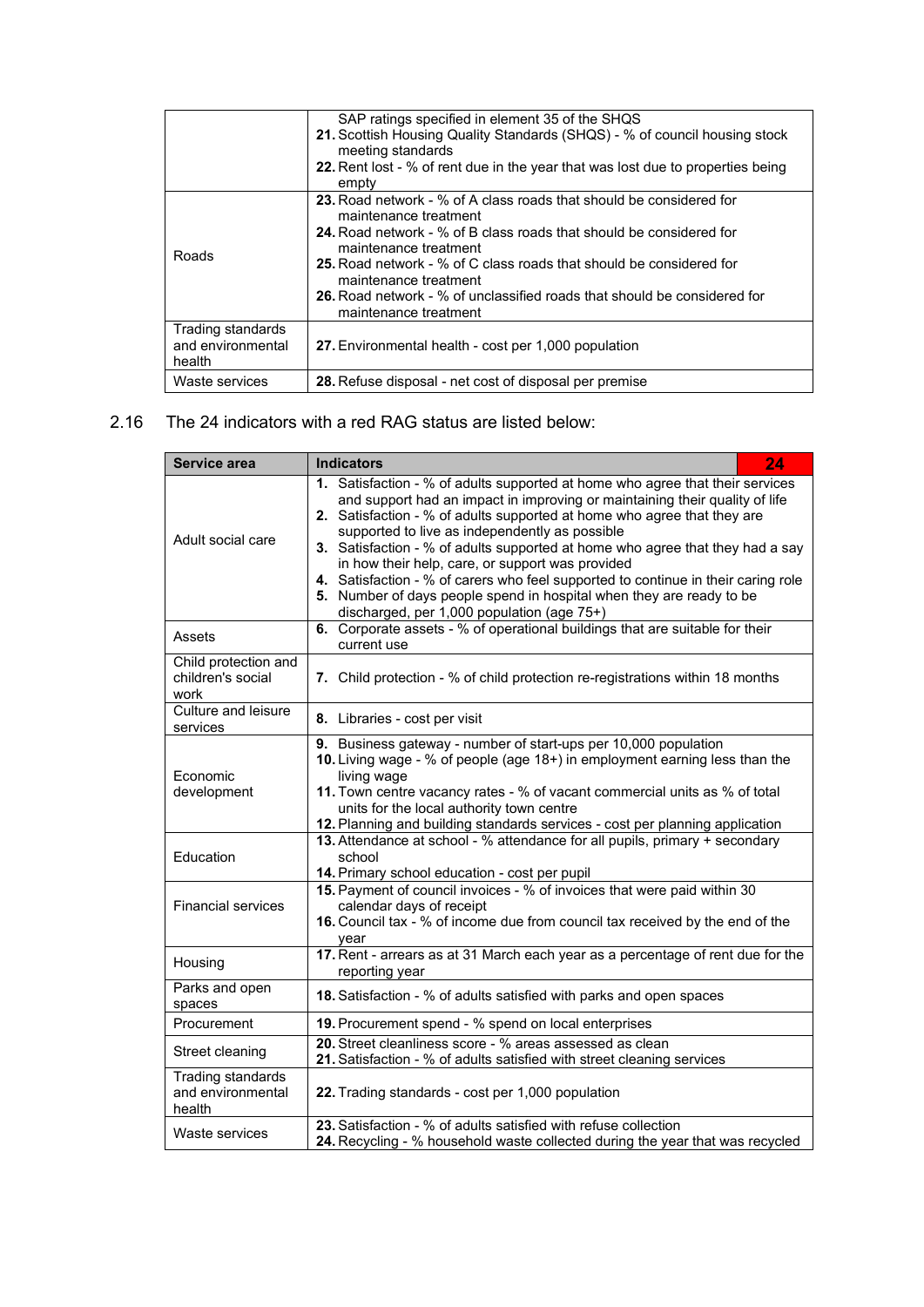#### **Next steps**

- 2.17 Having reviewed the analysis of the change in the latest performance results and identified and prioritised the service areas where further information is required to understand or investigate the change in more detail, these will be added to the Panel's programme of scrutiny for 2021.
- 2.18 Thereafter, for each Panel meeting services will be asked to:
	- (a) Present the latest results for each indicator in the LGBF suite to show how the service is performing, including other performance information and/or benchmarks where applicable.
	- (b) Identify relevant comparisons to family groups and/or the national average and highlight learning applied from other organisations.
	- (c) Discuss the council's latest position within the current and future national context.
	- (d) Identify any areas requiring improvement and the actions implemented to address this.

#### **3. Equality and Diversity**

#### 3.1 **Fairer Scotland Duty**

There is no requirement to carry out a Fairer Scotland Duty assessment on this report; no new strategic decisions are being made.

#### 3.2 **Equality Impact Assessment**

There is no requirement to carry out an equality impact assessment on this report.

#### **4. Implications**

#### 4.1 **Financial impact**

Any financial impact arising from the level of performance displayed through the results presented in this report will be identified by services in subsequent reports to the Panel in line with the programme of scrutiny.

#### 4.2 **HR/Policy/Legislative impact**

The Local Government in Scotland Act 2003 introduced the duty of Best Value; this requires that councils "*make arrangements to secure continuous improvement in performance*".

This duty remains unchanged, the Accounts Commission do however recognise the challenges and have adopted the following set of principles (in May 2020) to help guide their work and ensure they fulfil their responsibilities during the COVID-19 emergency:

- The Commission recognises the significant pressures under which local government finds itself as a result of the current COCID-19 emergency.
- The Commission is of the firm view that the principles of sound financial management, good governance, public accountability, and transparency are vital in this emergency situation, although how these are delivered and achieved are likely to be different.
- The Commission therefore expects audit quality to be maintained in accordance with international standards and the Code of Audit Practice.
- The Commission is mindful of both the capacity of local authorities to prepare good quality financial reports, and the auditors they appoint to deliver high quality audit,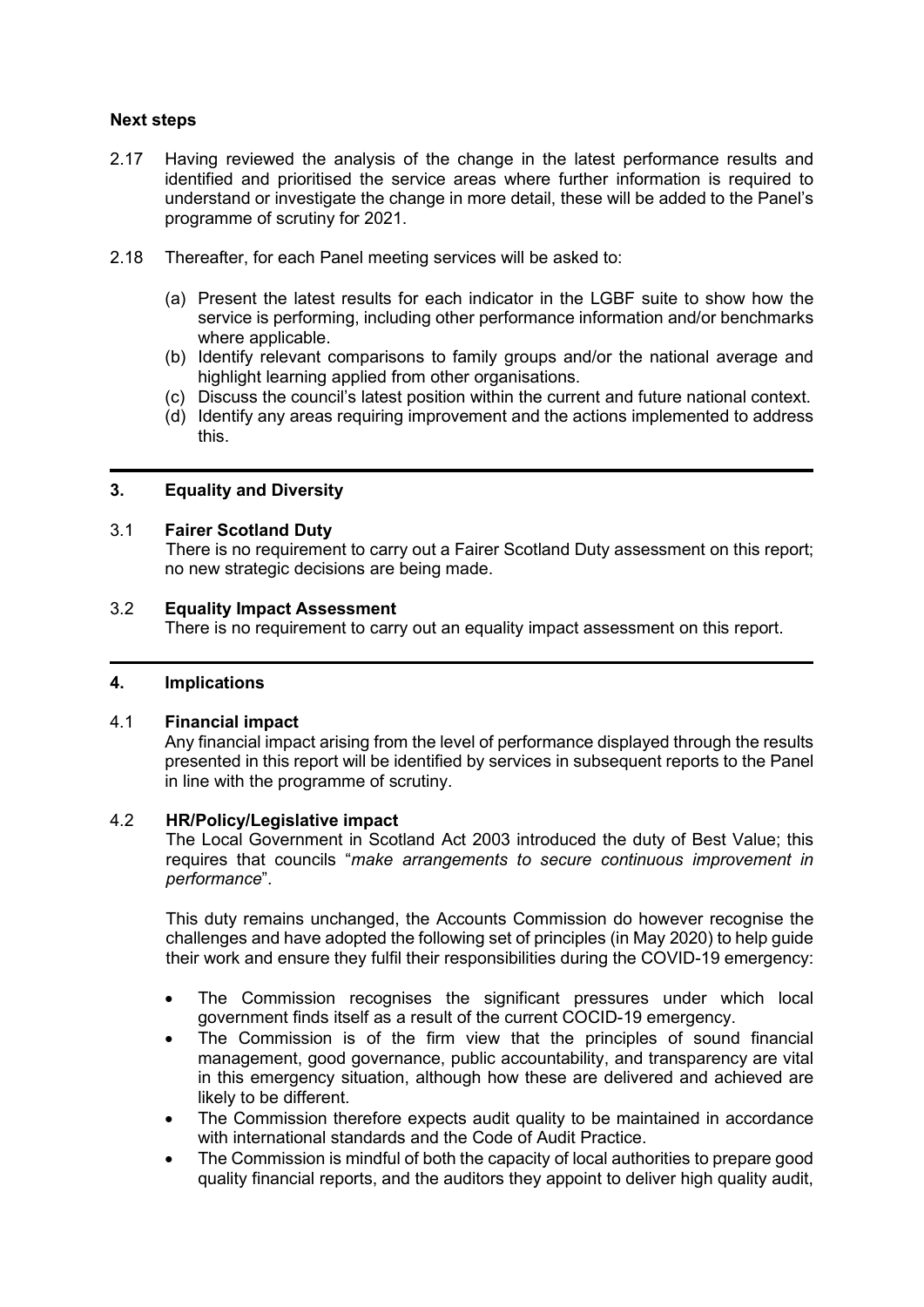when considering timescales.

## 4.3 **Environmental impact**

None.

#### 4.4 **Risk impact**

Risks are identified by services as part of the process to develop their Programme of Work and thereafter are incorporated into each service's risk register. This is aligned to the council's corporate risk management arrangements, where relevant, to ensure that risk is managed at the appropriate level in the organisation and strategic assessments identify where risk can be tolerated.

#### **5. Measures of success**

5.1 Measures of success will be evidenced through work to continue to strengthen the council's performance and governance arrangements in order to demonstrate the impact of council activities on improving services and outcomes for the people and communities of North Lanarkshire.

#### **6. Supporting documents**

6.1 Appendix 1 - RAG table of LGBF indicators by service area.

Kotina M Anish

**Katrina Hassell Head of Business Solutions**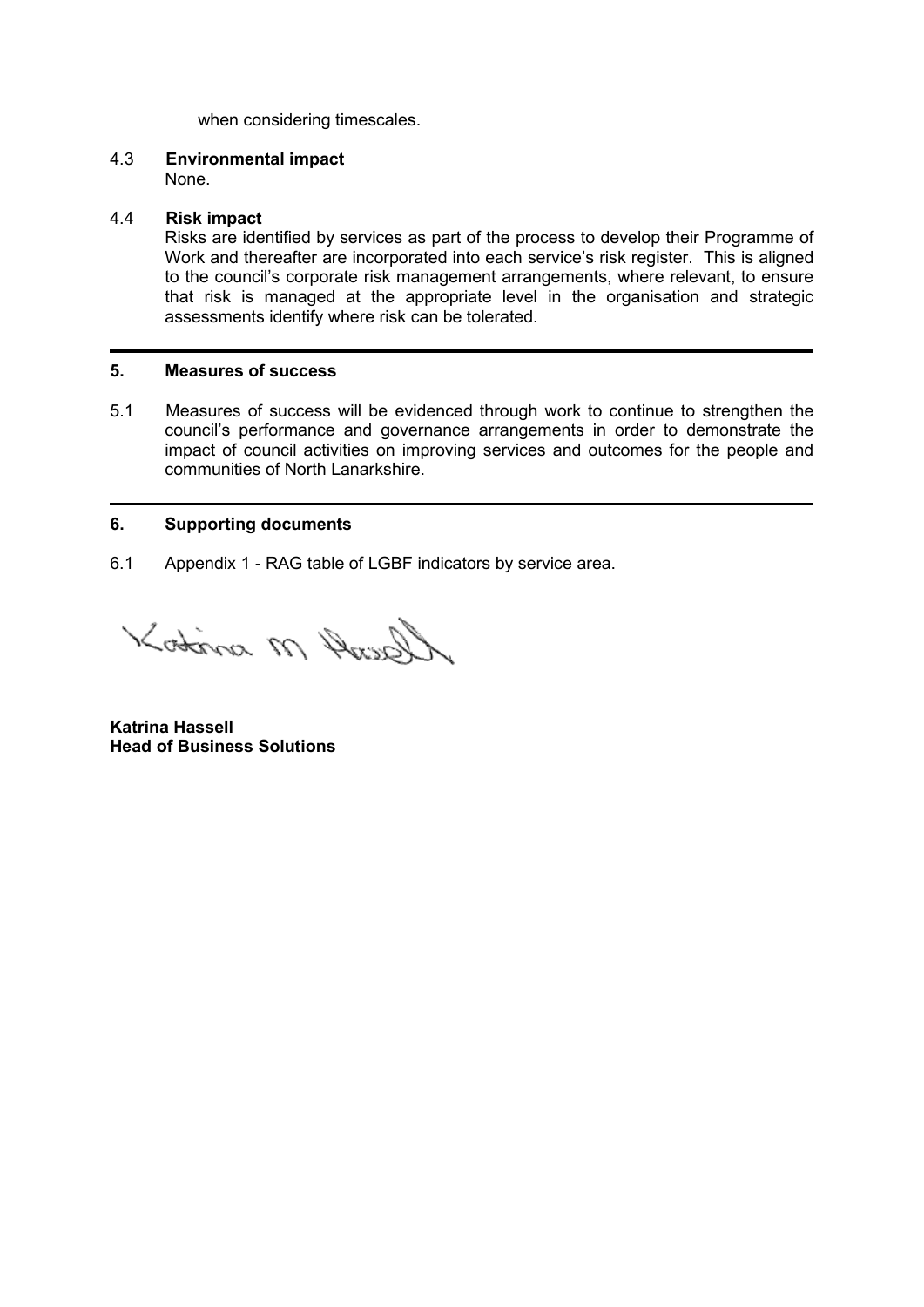## *Appendix 1*

| <b>Adult social care</b>                                                                                                                                                                                                                                                                                                                                                                                                                                                                                                                                                           |                                                                                                                                                                                                                                                                                                                                                                                                                                                                                                                                                                                                                                                                      | <b>Number of indicators</b><br>11                    |              | <b>Assets</b>                                                                                                                                                                       |                                                          | Appendia i<br><b>Number of indicators</b>            |              |
|------------------------------------------------------------------------------------------------------------------------------------------------------------------------------------------------------------------------------------------------------------------------------------------------------------------------------------------------------------------------------------------------------------------------------------------------------------------------------------------------------------------------------------------------------------------------------------|----------------------------------------------------------------------------------------------------------------------------------------------------------------------------------------------------------------------------------------------------------------------------------------------------------------------------------------------------------------------------------------------------------------------------------------------------------------------------------------------------------------------------------------------------------------------------------------------------------------------------------------------------------------------|------------------------------------------------------|--------------|-------------------------------------------------------------------------------------------------------------------------------------------------------------------------------------|----------------------------------------------------------|------------------------------------------------------|--------------|
| (a) NLC latest performance<br>compared to the baseline year<br>(b) NLC latest performance compared<br>to the national average                                                                                                                                                                                                                                                                                                                                                                                                                                                      | Performance<br>results have<br>not improved<br>over time                                                                                                                                                                                                                                                                                                                                                                                                                                                                                                                                                                                                             | Performance<br>results have<br>improved<br>over time | <b>Total</b> | (a) NLC latest performance<br>compared to the baseline year<br>(b) NLC latest performance compared<br>to the national average                                                       | Performance<br>results have<br>not improved<br>over time | Performance<br>results have<br>improved<br>over time | <b>Total</b> |
| Latest performance results improve on the<br>national average                                                                                                                                                                                                                                                                                                                                                                                                                                                                                                                      | $\overline{2}$                                                                                                                                                                                                                                                                                                                                                                                                                                                                                                                                                                                                                                                       |                                                      | $\mathbf{3}$ | Latest performance results improve on the<br>national average                                                                                                                       |                                                          |                                                      | 1            |
| Latest performance results do not improve on the<br>national average                                                                                                                                                                                                                                                                                                                                                                                                                                                                                                               | $\overline{5}$                                                                                                                                                                                                                                                                                                                                                                                                                                                                                                                                                                                                                                                       | 3                                                    | 8            | Latest performance results do not improve on the<br>national average                                                                                                                |                                                          |                                                      |              |
| <b>Total</b>                                                                                                                                                                                                                                                                                                                                                                                                                                                                                                                                                                       |                                                                                                                                                                                                                                                                                                                                                                                                                                                                                                                                                                                                                                                                      | 4                                                    | 11           | <b>Total</b>                                                                                                                                                                        |                                                          |                                                      | $\mathbf{2}$ |
| 6.<br>1. Home care - cost per hour for people aged 65<br>or over<br>2. Residential care - cost per week per resident<br>7.<br>for people aged 65 or over<br>Home care - % of people aged 65+ with long-<br>3.<br>term care needs receiving personal care at<br>8.<br>home<br>4. Self-directed support (SDS) - SDS spend on<br>9.<br>adults age 18+ as a % of total social work<br>spend on adults age 18+<br>Satisfaction - % of adults supported at home<br>5.<br>who agree that their services and support had<br>an impact in improving or maintaining their<br>quality of life | Satisfaction $-\frac{1}{2}$ of adults supported at home<br>who agree that they are supported to live as<br>independently as possible<br>Satisfaction $\frac{1}{2}$ % of adults supported at home<br>who agree that they had a say in how their<br>help, care, or support was provided<br>Satisfaction - % of carers who feel supported<br>to continue in their caring role<br>Readmission to hospital within 28 days - rate<br>per 1,000 discharges<br>10. Number of days people spend in hospital<br>when they are ready to be discharged, per<br>1,000 population (age 75+)<br>11. Care Inspectorate inspections - % of care<br>services graded good (4) or better |                                                      |              | Corporate assets - % of operational buildings that are suitable for their current use<br>2.<br><b>Corporate assets</b> - % of internal floor area that is in satisfactory condition |                                                          |                                                      |              |

| Child protection and children's social work |                                                                                                                                                                                                                                                           |                                                                                                                                                                                                           | <b>Number of indicators</b>                                 |              | <b>Culture and leisure services</b>                                                                                                                   |                                                                                                                                                                                                                     | <b>Number of indicators</b>                          |              |
|---------------------------------------------|-----------------------------------------------------------------------------------------------------------------------------------------------------------------------------------------------------------------------------------------------------------|-----------------------------------------------------------------------------------------------------------------------------------------------------------------------------------------------------------|-------------------------------------------------------------|--------------|-------------------------------------------------------------------------------------------------------------------------------------------------------|---------------------------------------------------------------------------------------------------------------------------------------------------------------------------------------------------------------------|------------------------------------------------------|--------------|
|                                             | (a) NLC latest performance<br>compared to the baseline year<br>(b) NLC latest performance compared<br>to the national average                                                                                                                             | Performance<br>results have<br>not improved<br>over time                                                                                                                                                  | <b>Performance</b><br>results have<br>improved<br>over time | <b>Total</b> | (a) NLC latest performance<br>compared to the baseline year<br>(b) NLC latest performance compared<br>to the national average                         | Performance<br>results have<br>not improved<br>over time                                                                                                                                                            | Performance<br>results have<br>improved<br>over time | <b>Total</b> |
|                                             | Latest performance results improve on the<br>national average                                                                                                                                                                                             |                                                                                                                                                                                                           |                                                             |              | Latest performance results improve on the<br>national average                                                                                         |                                                                                                                                                                                                                     |                                                      |              |
|                                             | Latest performance results do not improve on the<br>national average                                                                                                                                                                                      |                                                                                                                                                                                                           |                                                             |              | Latest performance results do not improve on the<br>national average                                                                                  |                                                                                                                                                                                                                     |                                                      | ◠            |
| Total                                       |                                                                                                                                                                                                                                                           |                                                                                                                                                                                                           |                                                             |              | Total                                                                                                                                                 |                                                                                                                                                                                                                     |                                                      |              |
|                                             | 1. Looked after children - gross cost of children<br>3.<br>looked after in residential based services per<br>child per week<br>4.<br>2. Looked after children - gross cost of children<br>looked after in a community setting per child<br>5.<br>per week | <b>Balance of care</b> - % of children looked after<br>who are cared for in the community<br>Child protection - % of child protection re-<br>registrations within 18 months<br>placement in the last year | ooked after children - % with more than one_                |              | Libraries - cost per visit<br>Museums and galleries - cost per visit<br>2.<br>5.<br>Sport and leisure facilities - cost per<br>3.<br>attendance<br>6. | 4. Satisfaction - % of adults satisfied with<br>libraries<br>Satisfaction - % of adults satisfied with<br>museums and galleries<br><b>Satisfaction</b> - % of adults satisfied with sport<br>and leisure facilities |                                                      |              |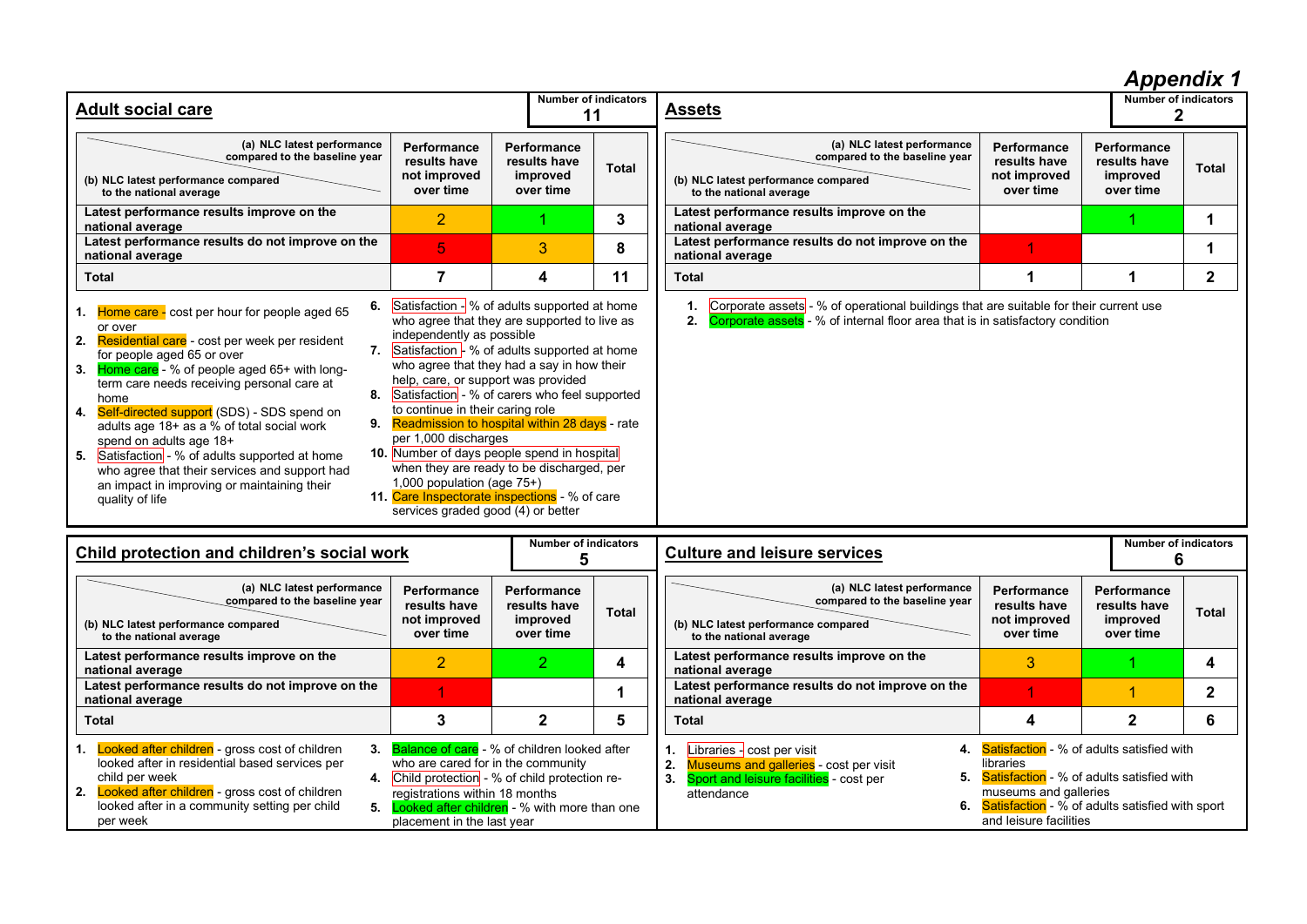| <b>Early years</b>                                                                                                                                                                                                                                                                                                                                                                                                                                                                    |                                                                                                                                                                                                                                                                                                                                                                                                                                                                                                                                                                                 | <b>Number of indicators</b><br>3                     |                | <b>Economic development</b>                                                                                                                                                                                                                                                                                                                                                                                                                                                                                                                                                                                             |                                                                                                                                                                                                                                                                                                                                                                                                                 | <b>Number of indicators</b><br>8                                                                                                    |                         |
|---------------------------------------------------------------------------------------------------------------------------------------------------------------------------------------------------------------------------------------------------------------------------------------------------------------------------------------------------------------------------------------------------------------------------------------------------------------------------------------|---------------------------------------------------------------------------------------------------------------------------------------------------------------------------------------------------------------------------------------------------------------------------------------------------------------------------------------------------------------------------------------------------------------------------------------------------------------------------------------------------------------------------------------------------------------------------------|------------------------------------------------------|----------------|-------------------------------------------------------------------------------------------------------------------------------------------------------------------------------------------------------------------------------------------------------------------------------------------------------------------------------------------------------------------------------------------------------------------------------------------------------------------------------------------------------------------------------------------------------------------------------------------------------------------------|-----------------------------------------------------------------------------------------------------------------------------------------------------------------------------------------------------------------------------------------------------------------------------------------------------------------------------------------------------------------------------------------------------------------|-------------------------------------------------------------------------------------------------------------------------------------|-------------------------|
| (a) NLC latest performance<br>compared to the baseline year<br>(b) NLC latest performance compared<br>to the national average                                                                                                                                                                                                                                                                                                                                                         | Performance<br>results have<br>not improved<br>over time                                                                                                                                                                                                                                                                                                                                                                                                                                                                                                                        | Performance<br>results have<br>improved<br>over time | <b>Total</b>   | (a) NLC latest performance<br>compared to the baseline year<br>(b) NLC latest performance compared<br>to the national average                                                                                                                                                                                                                                                                                                                                                                                                                                                                                           | Performance<br>results have<br>not improved<br>over time                                                                                                                                                                                                                                                                                                                                                        | Performance<br>results have<br>improved<br>over time                                                                                | <b>Total</b>            |
| Latest performance results improve on the<br>national average                                                                                                                                                                                                                                                                                                                                                                                                                         | $\overline{2}$                                                                                                                                                                                                                                                                                                                                                                                                                                                                                                                                                                  |                                                      | $\overline{2}$ | Latest performance results improve on the<br>national average                                                                                                                                                                                                                                                                                                                                                                                                                                                                                                                                                           |                                                                                                                                                                                                                                                                                                                                                                                                                 | 4                                                                                                                                   | $\overline{\mathbf{4}}$ |
| Latest performance results do not improve on the<br>national average                                                                                                                                                                                                                                                                                                                                                                                                                  |                                                                                                                                                                                                                                                                                                                                                                                                                                                                                                                                                                                 | $\overline{1}$                                       | $\mathbf{1}$   | Latest performance results do not improve on the<br>national average                                                                                                                                                                                                                                                                                                                                                                                                                                                                                                                                                    | $\overline{4}$                                                                                                                                                                                                                                                                                                                                                                                                  |                                                                                                                                     | 4                       |
| <b>Total</b>                                                                                                                                                                                                                                                                                                                                                                                                                                                                          | $\overline{\mathbf{2}}$                                                                                                                                                                                                                                                                                                                                                                                                                                                                                                                                                         | 1                                                    | $\mathbf{3}$   | <b>Total</b>                                                                                                                                                                                                                                                                                                                                                                                                                                                                                                                                                                                                            | $\blacktriangle$                                                                                                                                                                                                                                                                                                                                                                                                | 4                                                                                                                                   | 8                       |
| 1. <b>Early years</b> - % of children meeting developmental milestones at their 27-30 month review<br>Quality ratings of early year provision - % of funded early years provision which is graded good or<br>2.<br>better<br>3. Per school education - cost for each child registered for early learning and childcare                                                                                                                                                                |                                                                                                                                                                                                                                                                                                                                                                                                                                                                                                                                                                                 |                                                      |                | 1. Economic development and tourism - cost of<br>council spend per 1,000 population<br>2. Living wage - % of people (age $18+$ ) in<br>employment earning less than the living wage<br><b>Broadband</b> - % of properties receiving<br>3.<br>superfast broadband<br>Town centre vacancy rates - % of vacant<br>4.<br>commercial units as % of total units for the<br>local authority town centre                                                                                                                                                                                                                        | 5. Employment support - % of unemployed<br>6. Planning and building standards services -<br>cost per planning application<br>7. Commercial planning applications - average<br>planning applications<br>8. Business gateway - number of start-ups per<br>10,000 population                                                                                                                                       | people assisted into work from council<br>operated/funded employability programmes<br>time (weeks) to process business and industry |                         |
| <b>Education</b>                                                                                                                                                                                                                                                                                                                                                                                                                                                                      |                                                                                                                                                                                                                                                                                                                                                                                                                                                                                                                                                                                 |                                                      |                |                                                                                                                                                                                                                                                                                                                                                                                                                                                                                                                                                                                                                         |                                                                                                                                                                                                                                                                                                                                                                                                                 | Number of indicators<br>21                                                                                                          |                         |
| (a) NLC latest performance<br>compared to the baseline year<br>(b) NLC latest performance compared<br>to the national average                                                                                                                                                                                                                                                                                                                                                         | Performance<br>results have<br>not improved<br>over time                                                                                                                                                                                                                                                                                                                                                                                                                                                                                                                        | Performance<br>results have<br>improved<br>over time | <b>Total</b>   |                                                                                                                                                                                                                                                                                                                                                                                                                                                                                                                                                                                                                         |                                                                                                                                                                                                                                                                                                                                                                                                                 |                                                                                                                                     |                         |
| Latest performance results improve on the<br>national average                                                                                                                                                                                                                                                                                                                                                                                                                         | $\overline{2}$                                                                                                                                                                                                                                                                                                                                                                                                                                                                                                                                                                  |                                                      | 9              |                                                                                                                                                                                                                                                                                                                                                                                                                                                                                                                                                                                                                         |                                                                                                                                                                                                                                                                                                                                                                                                                 |                                                                                                                                     |                         |
| Latest performance results do not improve on the<br>national average                                                                                                                                                                                                                                                                                                                                                                                                                  | $\overline{2}$                                                                                                                                                                                                                                                                                                                                                                                                                                                                                                                                                                  | 6                                                    | 8              | 12. Achievements in national qualifications -<br>average tariff score for pupils in the senior                                                                                                                                                                                                                                                                                                                                                                                                                                                                                                                          | 17. % of P1, P4, P7 pupils combined, achieving                                                                                                                                                                                                                                                                                                                                                                  |                                                                                                                                     |                         |
| <b>Total</b><br><b>1.</b> Attendance at school - % attendance for all<br>pupils, primary + secondary school<br>8.<br>Exclusions from school, all pupils - exclusion<br>2.<br>rate per 1,000 pupils<br>Attendance at school - % attendance for<br>3.<br>looked after children<br><b>Exclusions from school</b> , looked after children -<br>4.<br>exclusion rate per 1,000 pupils<br>Primary school education - cost per pupil<br>5.<br>6. Secondary school education - cost per pupil | 4<br>7. Educational attainment - % of pupils achieving<br>5 or more awards at SCQF Level 5 or higher<br>Educational attainment - % of pupils achieving<br>5 or more awards at SCQF Level 6<br>9. Educational attainment - % of pupils living in<br>the 20% most deprived areas gaining 5 or<br>more awards at SCQF Level 5 or higher<br>10. Educational attainment - % of pupils living in<br>the 20% most deprived areas gaining 5 or<br>more awards at SCQF Level 6<br>11. Achievements in national qualifications - total<br>average tariff score for pupils in senior phase | 13                                                   | 17             | phase living in SIMD quintile 1 (most<br>deprived)<br>13. Achievements in national qualifications -<br>average tariff score for pupils in the senior<br>phase living in SIMD quintile 2<br>14. Achievements in national qualifications -<br>average tariff score for pupils in the senior<br>phase living in SIMD quintile 3<br>15. Achievements in national qualifications -<br>average tariff score for pupils in the senior<br>phase living in SIMD quintile 4<br>16. Achievements in national qualifications -<br>average tariff score for pupils in the senior<br>phase living in SIMD quintile 5 (least deprived) | expected CFE level - literacy *<br>18. % of P1, P4, P7 pupils combined, achieving<br>expected CFE level - numeracy *<br><b>19.</b> Attainment gap (P1, P4, P7 combined) - %<br>pupils - literacy *<br>20. Attainment gap (P1, P4, P7 combined) - %<br>pupils - numeracy *<br>21. Satisfaction - % of adults satisfied with local<br>schools<br>*4 indicators are new for 2018/19 and have no<br>historical data | point gap between least and most deprived<br>point gap between least and most deprived                                              |                         |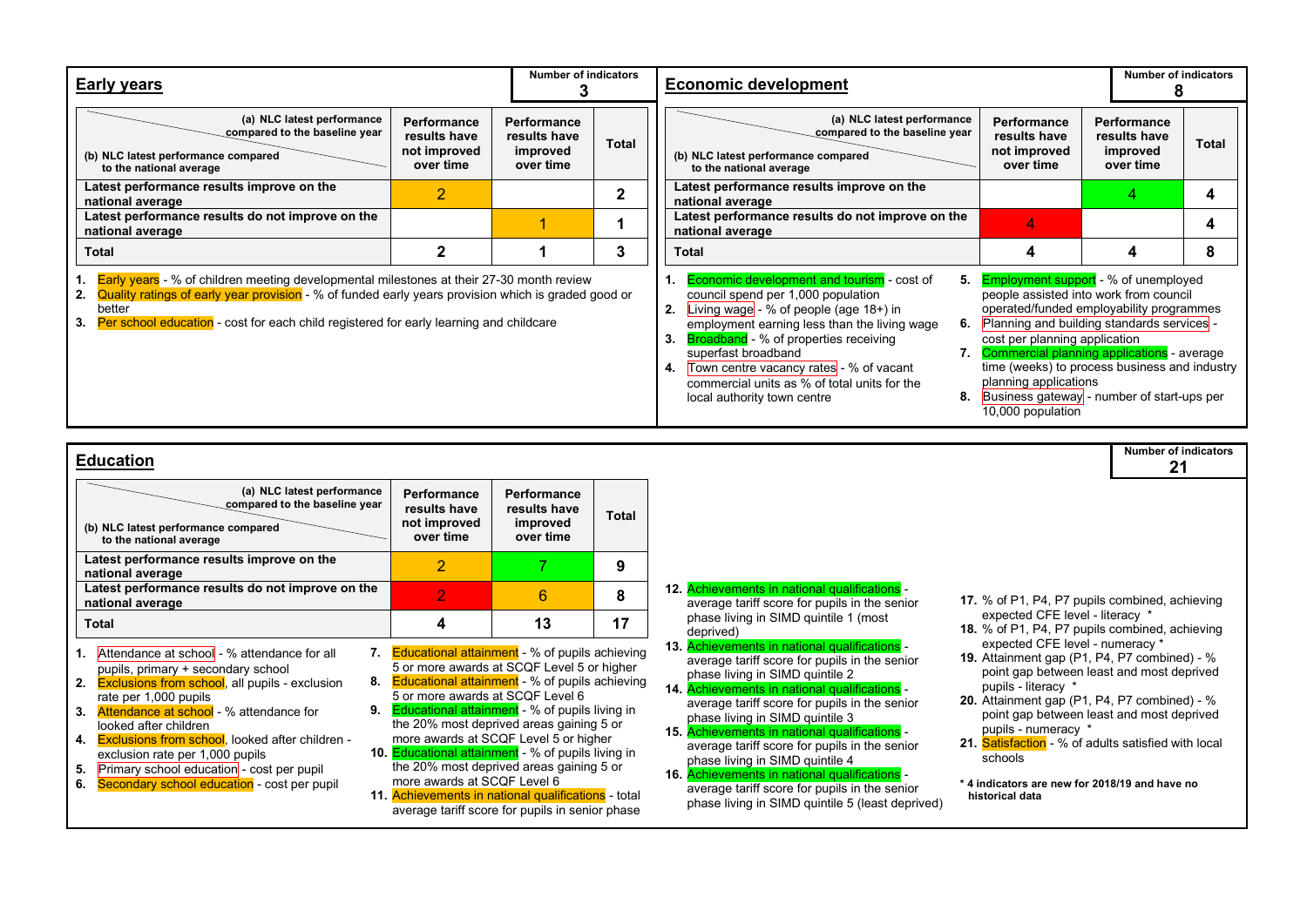| <b>Equalities</b>                                                                                                                                                           | <b>Number of indicators</b>                              |                                                      | <b>Financial services</b> |                                                                                                                                                                         |                                                          | <b>Number of indicators</b>                          |              |
|-----------------------------------------------------------------------------------------------------------------------------------------------------------------------------|----------------------------------------------------------|------------------------------------------------------|---------------------------|-------------------------------------------------------------------------------------------------------------------------------------------------------------------------|----------------------------------------------------------|------------------------------------------------------|--------------|
| (a) NLC latest performance<br>compared to the baseline year<br>(b) NLC latest performance compared<br>to the national average                                               | Performance<br>results have<br>not improved<br>over time | Performance<br>results have<br>improved<br>over time | Total                     | (a) NLC latest performance<br>compared to the baseline year<br>(b) NLC latest performance compared<br>to the national average                                           | Performance<br>results have<br>not improved<br>over time | Performance<br>results have<br>improved<br>over time | <b>Total</b> |
| Latest performance results improve on the<br>national average                                                                                                               |                                                          |                                                      |                           | Latest performance results improve on the<br>national average                                                                                                           |                                                          |                                                      |              |
| Latest performance results do not improve on the<br>national average                                                                                                        |                                                          |                                                      |                           | Latest performance results do not improve on the<br>national average                                                                                                    |                                                          |                                                      |              |
| Total                                                                                                                                                                       |                                                          |                                                      |                           | Total                                                                                                                                                                   |                                                          |                                                      |              |
| <b>Equal opportunities</b> - % of the highest paid 5% employees who are women<br>2. Gender pay gap - % gap between average hourly rate of pay for male and female employees |                                                          |                                                      |                           | Payment of council invoices - % of invoices that were paid within 30 calendar days of receipt<br><b>Council tax</b> - cost of collecting council tax per dwelling<br>2. |                                                          |                                                      |              |

**3.** <mark>Council tax</mark> - % of income due from council tax received by the end of the year

**4. <u>Central support services</u> -** costs as a % of total gross expenditure

| <b>Housing</b>                                                                                                                                                                                                                                                                                                                                                                                                                                                                                                              |                                                          | <b>Number of indicators</b>                          |                                                                                                                               | Parks and open spaces                                                                                                         |                                                          | <b>Number of indicators</b>                          |              |
|-----------------------------------------------------------------------------------------------------------------------------------------------------------------------------------------------------------------------------------------------------------------------------------------------------------------------------------------------------------------------------------------------------------------------------------------------------------------------------------------------------------------------------|----------------------------------------------------------|------------------------------------------------------|-------------------------------------------------------------------------------------------------------------------------------|-------------------------------------------------------------------------------------------------------------------------------|----------------------------------------------------------|------------------------------------------------------|--------------|
| (a) NLC latest performance<br>compared to the baseline year<br>(b) NLC latest performance compared<br>to the national average                                                                                                                                                                                                                                                                                                                                                                                               | Performance<br>results have<br>not improved<br>over time | Performance<br>results have<br>improved<br>over time | <b>Total</b>                                                                                                                  | (a) NLC latest performance<br>compared to the baseline year<br>(b) NLC latest performance compared<br>to the national average | Performance<br>results have<br>not improved<br>over time | Performance<br>results have<br>improved<br>over time | <b>Total</b> |
| Latest performance results improve on the<br>national average                                                                                                                                                                                                                                                                                                                                                                                                                                                               |                                                          |                                                      |                                                                                                                               | Latest performance results improve on the<br>national average                                                                 |                                                          |                                                      |              |
| Latest performance results do not improve on the<br>national average                                                                                                                                                                                                                                                                                                                                                                                                                                                        |                                                          |                                                      |                                                                                                                               | Latest performance results do not improve on the<br>national average                                                          |                                                          |                                                      |              |
| Total                                                                                                                                                                                                                                                                                                                                                                                                                                                                                                                       |                                                          | 4                                                    | 5                                                                                                                             | Total                                                                                                                         |                                                          |                                                      |              |
| Housing repairs - average time (working days) taken to complete non-emergency repairs<br><b>Energy efficiency</b> - % of properties at or above the appropriate NHER or SAP ratings specified in<br>element 35 of the SHQS<br>Scottish Housing Quality Standards (SHQS) - % of council housing stock meeting standards<br>3.<br>Rent lost - % of rent due in the year that was lost due to properties being empty<br>4.<br>Rent - arrears as at 31 March each year as a percentage of rent due for the reporting year<br>5. |                                                          |                                                      | 1. Parks and open spaces - cost per 1,000 population<br>Satisfaction - % of adults satisfied with parks and open spaces<br>2. |                                                                                                                               |                                                          |                                                      |              |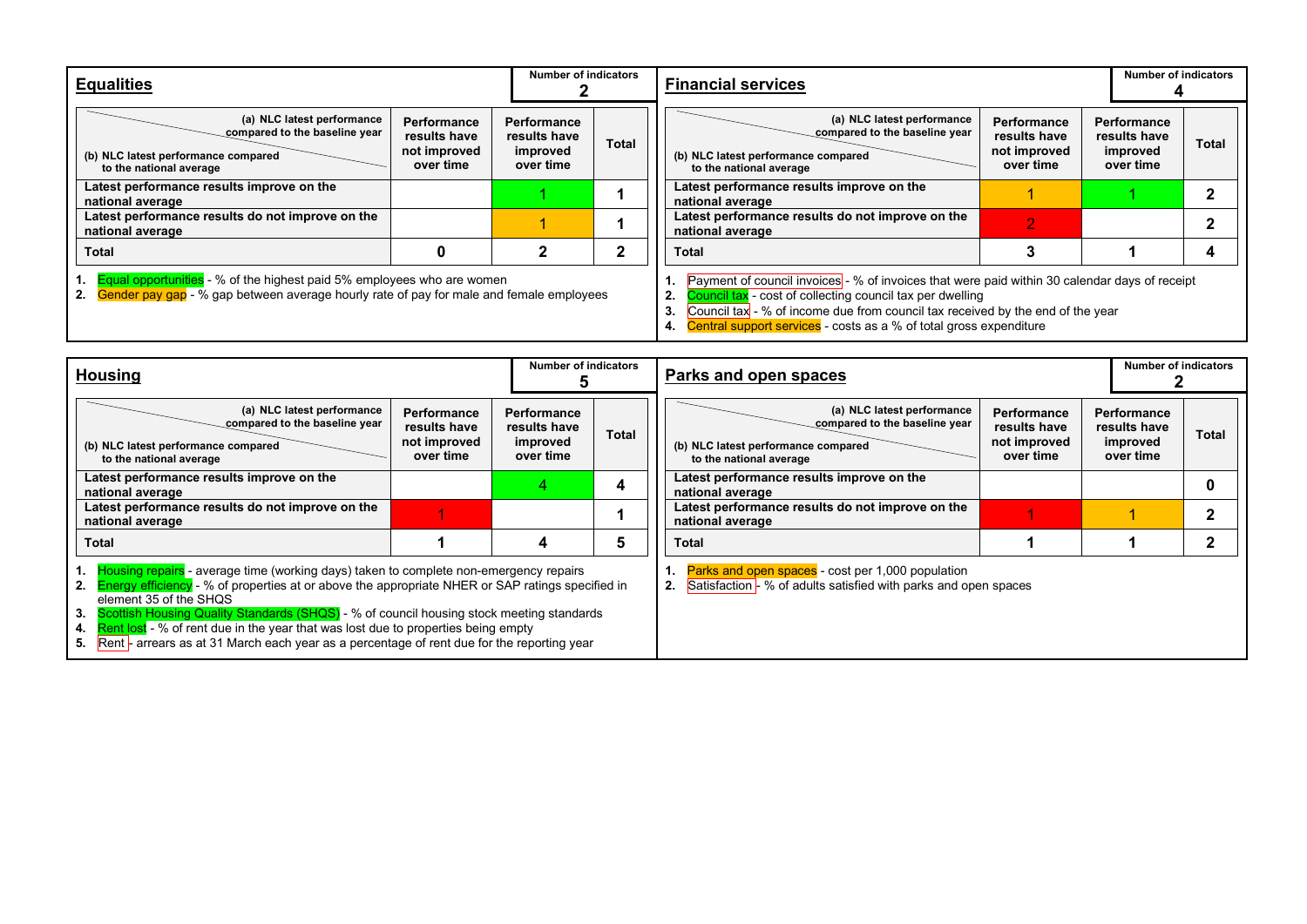| Positive post school destinations                                                                                                                                                                  |                                                          | <b>Number of indicators</b>                          |                         | <b>Procurement</b>                                                                                                            |                                                          |                                                      | <b>Number of indicators</b> |  |
|----------------------------------------------------------------------------------------------------------------------------------------------------------------------------------------------------|----------------------------------------------------------|------------------------------------------------------|-------------------------|-------------------------------------------------------------------------------------------------------------------------------|----------------------------------------------------------|------------------------------------------------------|-----------------------------|--|
| (a) NLC latest performance<br>compared to the baseline year<br>(b) NLC latest performance compared<br>to the national average                                                                      | Performance<br>results have<br>not improved<br>over time | Performance<br>results have<br>improved<br>over time | <b>Total</b>            | (a) NLC latest performance<br>compared to the baseline year<br>(b) NLC latest performance compared<br>to the national average | Performance<br>results have<br>not improved<br>over time | Performance<br>results have<br>improved<br>over time | <b>Total</b>                |  |
| Latest performance results improve on the<br>national average                                                                                                                                      |                                                          |                                                      |                         | Latest performance results improve on the<br>national average                                                                 |                                                          |                                                      |                             |  |
| Latest performance results do not improve on the<br>national average                                                                                                                               |                                                          | 2                                                    |                         | Latest performance results do not improve on the<br>national average                                                          |                                                          |                                                      |                             |  |
| Total                                                                                                                                                                                              |                                                          |                                                      | 2                       | Total                                                                                                                         |                                                          |                                                      |                             |  |
| 1. Pupils leaving school - % of pupils entering positive destinations<br>2. Participation rate - % 16-19 year olds engaged with an organisation for the purposes of learning,<br>training, or work |                                                          | Procurement spend - % spend on local enterprises     |                         |                                                                                                                               |                                                          |                                                      |                             |  |
| <b>Number of indicators</b><br>Roads                                                                                                                                                               |                                                          |                                                      | <b>Sickness absence</b> |                                                                                                                               |                                                          | <b>Number of indicators</b>                          |                             |  |

| nuaus                                                                                                                                                                                                                                                                                                                                                                                                                                                       |                                                          |                                                             |              | <b>OILNIIESS ADSEIILE</b>                                                                                                                                                                                                                                               |                                                          |                                                      |              |
|-------------------------------------------------------------------------------------------------------------------------------------------------------------------------------------------------------------------------------------------------------------------------------------------------------------------------------------------------------------------------------------------------------------------------------------------------------------|----------------------------------------------------------|-------------------------------------------------------------|--------------|-------------------------------------------------------------------------------------------------------------------------------------------------------------------------------------------------------------------------------------------------------------------------|----------------------------------------------------------|------------------------------------------------------|--------------|
| (a) NLC latest performance<br>compared to the baseline year<br>(b) NLC latest performance compared<br>to the national average                                                                                                                                                                                                                                                                                                                               | Performance<br>results have<br>not improved<br>over time | <b>Performance</b><br>results have<br>improved<br>over time | <b>Total</b> | (a) NLC latest performance<br>compared to the baseline year<br>(b) NLC latest performance compared<br>to the national average                                                                                                                                           | Performance<br>results have<br>not improved<br>over time | Performance<br>results have<br>improved<br>over time | <b>Total</b> |
| Latest performance results improve on the<br>national average                                                                                                                                                                                                                                                                                                                                                                                               |                                                          |                                                             |              | Latest performance results improve on the<br>national average                                                                                                                                                                                                           |                                                          |                                                      |              |
| Latest performance results do not improve on the<br>national average                                                                                                                                                                                                                                                                                                                                                                                        |                                                          |                                                             |              | Latest performance results do not improve on the<br>national average                                                                                                                                                                                                    |                                                          |                                                      | າ            |
| Total                                                                                                                                                                                                                                                                                                                                                                                                                                                       |                                                          |                                                             |              | Total                                                                                                                                                                                                                                                                   |                                                          |                                                      | 3            |
| 1. Roads - cost of maintenance per kilometre of roads<br>Road network - % of A class roads that should be considered for maintenance treatment<br><b>Road network -</b> % of B class roads that should be considered for maintenance treatment<br>3.<br>4. Road network - % of C class roads that should be considered for maintenance treatment<br><b>Road network</b> - % of unclassified roads that should be considered for maintenance treatment<br>5. |                                                          |                                                             |              | Sickness absence, teachers - average number of days lost per employee<br>Sickness absence, all employees (excl teachers) - average number of days lost per employee<br>Sickness absence, all employees (incl teachers) - average number of days lost per employee<br>3. |                                                          |                                                      |              |